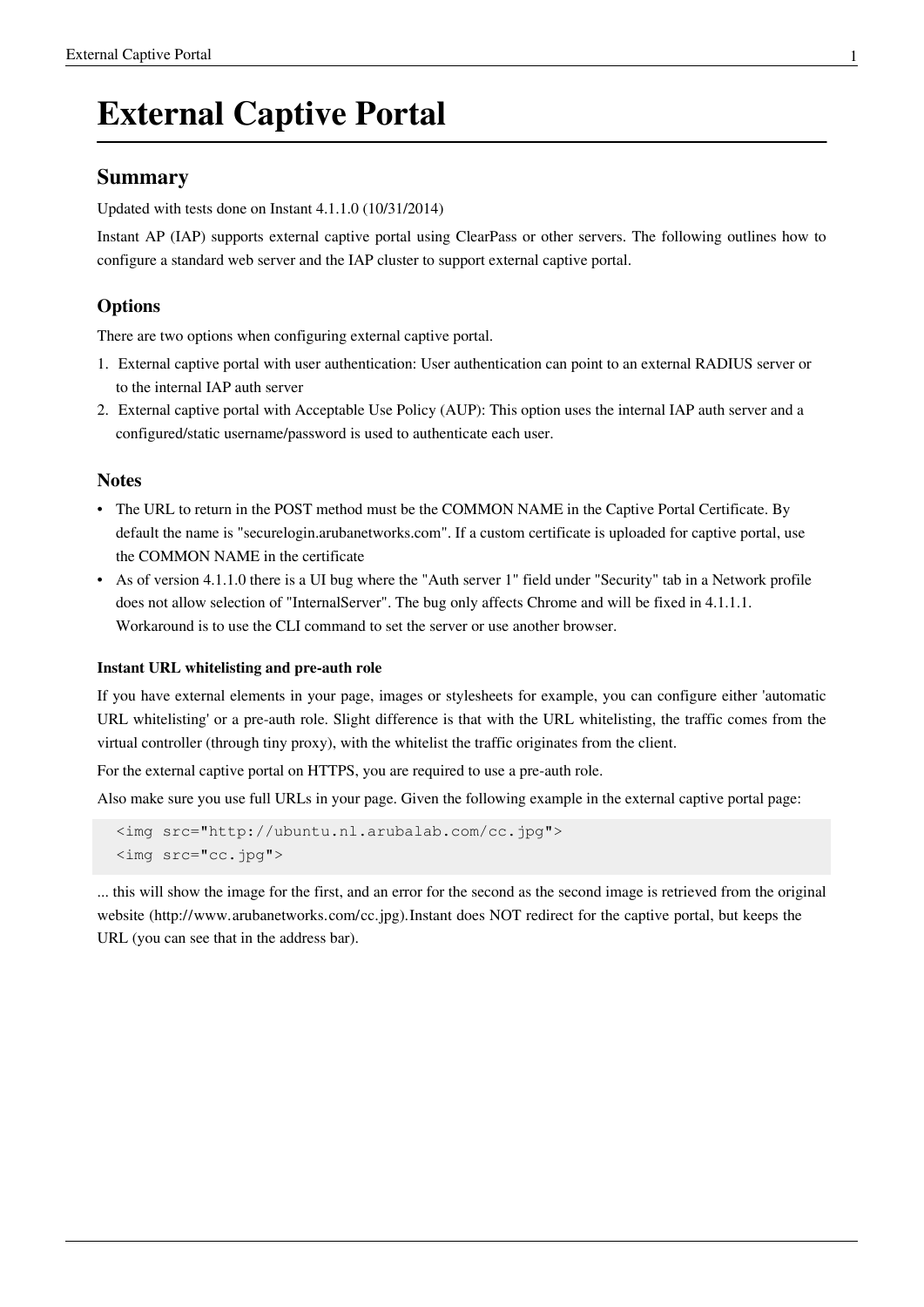## **Configuration**

#### **IAP Configuration**

The IAP configuration will require a GUEST Network with "Splash page type" set to "External". A "Captive portal profile" is also required. Below are snapshots of the configuration.

| Edit ext-cp                          |                                                                                                 |                                  |                |                     | Help   |
|--------------------------------------|-------------------------------------------------------------------------------------------------|----------------------------------|----------------|---------------------|--------|
| <b>WLAN Settings</b><br>$\mathbf{1}$ | <b>VLAN</b><br>$\overline{2}$                                                                   | Security<br>3                    | $\overline{4}$ | Access              |        |
| <b>Security Level</b>                |                                                                                                 |                                  |                |                     |        |
| Splash page type:                    | External                                                                                        | ۰                                |                |                     |        |
| Captive portal profile:<br>WISPr:    | TestServer<br><b>Disabled</b>                                                                   | Edit<br>$\overline{\phantom{a}}$ |                |                     |        |
| MAC authentication:                  | Disabled                                                                                        | ۰<br>۰                           |                |                     |        |
| Auth server 1:<br>Reauth interval:   | InternalServer<br>hrs.<br>$\overline{\phantom{a}}$<br>١o                                        | ۰                                |                |                     |        |
| Internal server:                     | 1 User                                                                                          |                                  |                |                     |        |
| Blacklisting:<br>Walled garden:      | Disabled<br>Blacklist: 0 Whitelist: 0                                                           | $\vert$                          |                |                     |        |
| Encryption:                          | Disable if uplink type is: $\square$ 3G/4G $\square$ Wifi $\square$ Ethernet<br><b>Disabled</b> | $\overline{\phantom{a}}$         |                |                     |        |
|                                      |                                                                                                 |                                  |                |                     |        |
|                                      |                                                                                                 |                                  |                |                     |        |
|                                      |                                                                                                 |                                  |                |                     |        |
|                                      |                                                                                                 |                                  |                |                     |        |
|                                      |                                                                                                 |                                  |                | Next<br><b>Back</b> | Cancel |

Selected Options:

- Splash page type: **External**
- Captive portal profile: **<New>** (Create a new profile and name accordingly)
- Auth server 1: **InternalServer** (Make sure at least 1 user is defined in the Internal authentication server; this option can be set to a Radius server as well)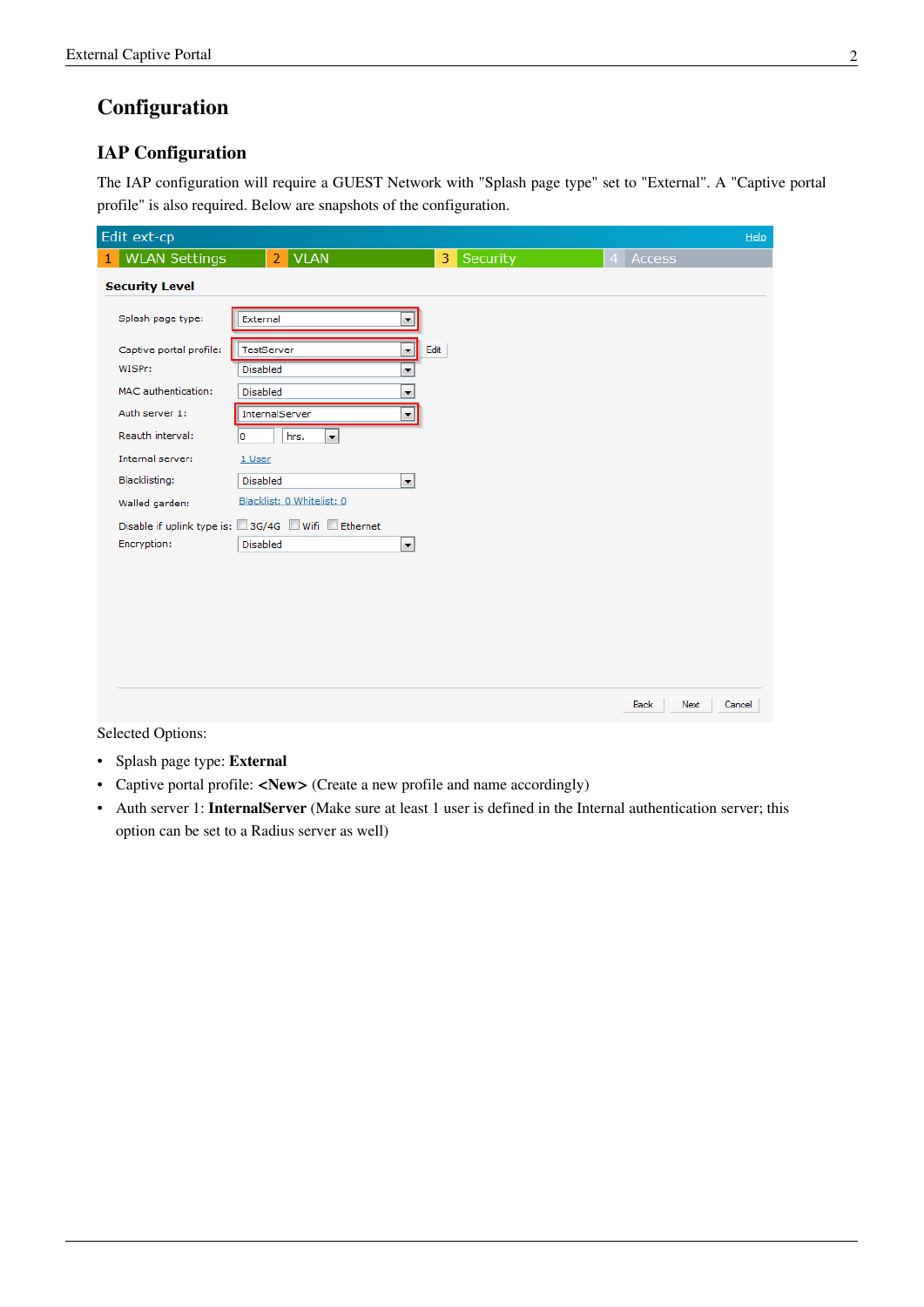| Edit ext-cp                               |                             |                                       |                                 | Help |
|-------------------------------------------|-----------------------------|---------------------------------------|---------------------------------|------|
| <b>WLAN Settings</b><br>$\mathbf{1}$      | 2 VLAN                      | 3 Security                            | <b>Access</b><br>$\overline{4}$ |      |
| <b>Security Level</b>                     |                             |                                       |                                 |      |
| Splash page type:                         | External                    | ۷.                                    |                                 |      |
| Captive portal profile:                   | TestServer                  | Edit<br>▼.                            |                                 |      |
| WISPr:                                    | TestServer                  |                                       |                                 |      |
| MAC authentication:                       | Type:                       | Radius Authenticatio ▼                |                                 |      |
| Auth server 1:                            | IP or hostname:             | 192.168.1.114                         |                                 |      |
| Reauth interval:                          | URL:                        | /iap.html                             |                                 |      |
| Blacklisting:                             | Port:                       | 80                                    |                                 |      |
| Walled garden:                            | Use https:                  | Disabled<br>7                         |                                 |      |
| Disable if uplink type is:<br>Encryption: | Captive Portal failure:     | Deny internet<br>۷.                   |                                 |      |
|                                           | Automatic URL Whitelisting: | <b>Disabled</b>                       |                                 |      |
|                                           | <b>Redirect URL:</b>        | http://www.arubanetwork<br>(optional) |                                 |      |
|                                           |                             | OK Cancel                             |                                 |      |
|                                           |                             |                                       |                                 |      |
|                                           |                             |                                       |                                 |      |
|                                           |                             |                                       |                                 |      |
|                                           |                             |                                       | <b>Back</b><br>Next<br>Cancel   |      |

Selected Options:

- Type: **Radius Authentication**
- IP or Hostname: IP or FODN of external webserver
- URL: URL of external captive portal page
- Port: Optionally change port
- Redirect URL: Optionally add a redirect URL which will be used after successful authentication

Save the Network profile.

#### **Web Server Configuration: AUP Only**

The following code is required on the web page for AUP only. A single user/password will need to exist on the IAP InternalServer.

Traffic Flow:

- User redirected to external web server and presented with a page with AUP only
- When user clicks on "Accept", request is redirected to the IAP cluster via configured POST method URL and authenticates to IAP InternalServer using the hidden user/password value
- User is then allowed to the original website requested or the redirected URL if one is configured on the IAP

The following code is required on the external page. The page can contain any other info, images, etc.

```
\epsilonHTML> <form method="POST" ACTION="http(s)://securelogin.arubanetworks.com/swarm.cgi"> ## hostname must match certificate COMMON NAME 
    <input type="hidden" name="user" value="guest">
     <input type="hidden" name="password" value="guest">
    <input type="submit" name="Accept" value="authenticate">
 \ell/form>
</HTML>
```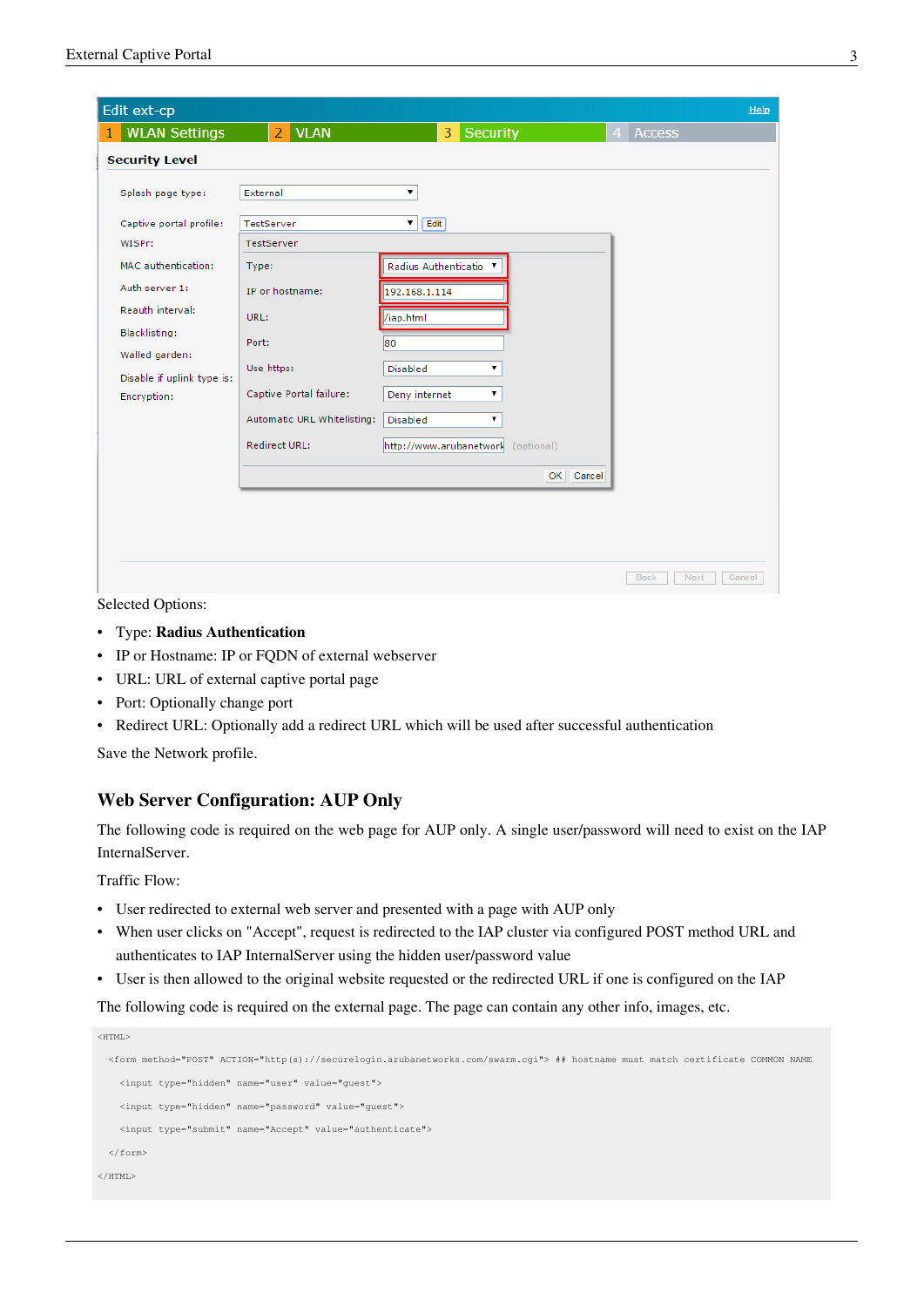#### **Web Server Configuration: Unique User Authentication**

The following code is required on the web page for full username/password authentication. Unique user accounts will need to exist on the IAP InternalServer or on the Radius server if configured.

Traffic Flow:

- User redirected to external web server and presented with a page with custom page and Username/Password request
- User enters required info and click "Login"
- If credentials are valid, user is then allowed to the original website requested or the redirected URL if one is configured on the IAP

The following code is required on the external page. The page can contain any other info, images, etc.

```
<HTML> <form method="POST" ACTION="http(s)://securelogin.arubanetworks.com/swarm.cgi"> ## hostname must match certificate COMMON NAME
         <input type="hidden" name="cmd" value="authenticate" />
            User Name: <br/> <input type="text" name="user" id="user"/>
           \frac{1}{2}Password: <br/> <input type="password" name="password" id="password"/>
            \text{br/} <input type="submit" value="Login"/>
   </form>
</HTML>
```